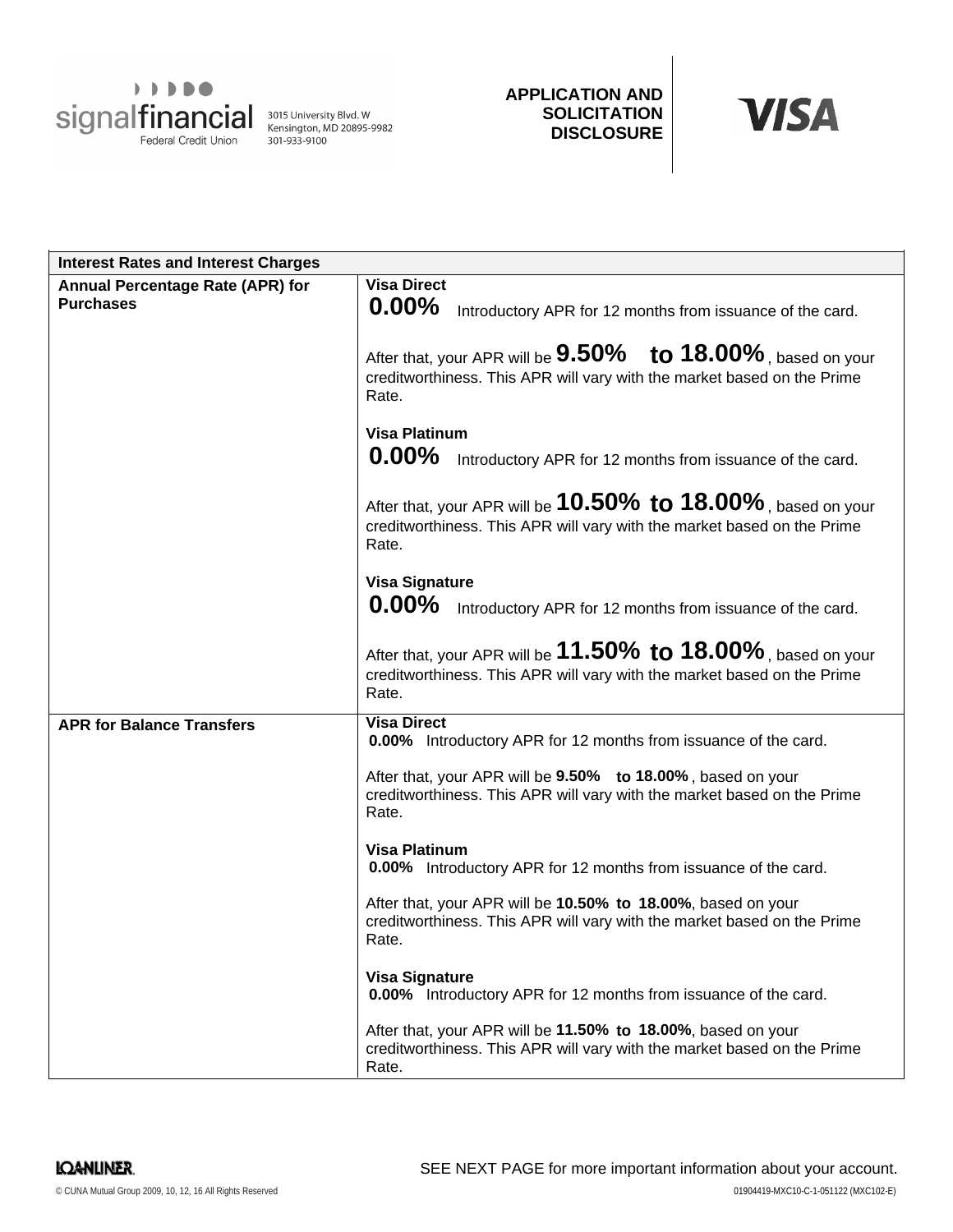| <b>APR for Cash Advances</b>                                                                                                                                                          | <b>Visa Direct</b><br>9.50% to 18.00%, when you open your account, based on your<br>creditworthiness. This APR will vary with the market based on the Prime<br>Rate.<br><b>Visa Platinum</b><br>10.50% to 18.00%, when you open your account, based on your<br>creditworthiness. This APR will vary with the market based on the Prime<br>Rate.<br><b>Visa Signature</b><br>11.50% to 18.00%, when you open your account, based on your<br>creditworthiness. This APR will vary with the market based on the Prime<br>Rate. |
|---------------------------------------------------------------------------------------------------------------------------------------------------------------------------------------|-----------------------------------------------------------------------------------------------------------------------------------------------------------------------------------------------------------------------------------------------------------------------------------------------------------------------------------------------------------------------------------------------------------------------------------------------------------------------------------------------------------------------------|
| How to Avoid Paying Interest on<br><b>Purchases</b>                                                                                                                                   | Your due date is at least 25 days after the close of each billing cycle. We will<br>not charge you any interest on purchases if you pay your entire balance by<br>the due date each month.                                                                                                                                                                                                                                                                                                                                  |
| <b>Minimum Interest Charge</b>                                                                                                                                                        | <b>None</b>                                                                                                                                                                                                                                                                                                                                                                                                                                                                                                                 |
| For Credit Card Tips from the<br><b>Consumer Financial Protection Bureau</b>                                                                                                          | To learn more about factors to consider when applying for or using a<br>credit card, visit the website of the Consumer Financial Protection<br>Bureau at http://www.consumerfinance.gov/learnmore.                                                                                                                                                                                                                                                                                                                          |
| <b>Fees</b>                                                                                                                                                                           |                                                                                                                                                                                                                                                                                                                                                                                                                                                                                                                             |
| <b>Annual Fee</b><br>- Annual Fee - Visa Direct<br>- Annual Fee - Visa Platinum, Visa<br>Signature                                                                                    | \$25.00<br><b>None</b>                                                                                                                                                                                                                                                                                                                                                                                                                                                                                                      |
| <b>Transaction Fees</b><br>- Balance Transfer Fee<br>- Cash Advance Fee<br>- Foreign Transaction Fee - Visa Direct,<br>Visa Platinum<br>- Foreign Transaction Fee - Visa<br>Signature | \$10.00 or 2.50% of the amount of each balance transfer, whichever is<br>greater<br>\$10.00 or 2.50% of the amount of each cash advance, whichever is greater<br>1.00% of each transaction in U.S. dollars<br><b>None</b>                                                                                                                                                                                                                                                                                                   |
| <b>Penalty Fees</b><br>- Late Payment Fee<br>- Over-the-Credit Limit Fee<br>- Returned Payment Fee                                                                                    | Up to \$25.00<br><b>None</b><br>Up to \$25.00                                                                                                                                                                                                                                                                                                                                                                                                                                                                               |

## **How We Will Calculate Your Balance:**

We use a method called "average daily balance (including new purchases)."

### **Promotional Period for Introductory APR:**

The Introductory APR for purchases and balance transfers will apply to transactions posted to your account during the first 12 months following issuance of your card. Any existing balances on Signal Financial Federal Credit Union loan or credit card accounts are not eligible for the Introductory APR for balance transfers.

### **Loss of Introductory APR:**

We may end your Introductory APR for purchases and balance transfers and apply the prevailing non-introductory APR if you are 30 days late in making a payment.

### **Effective Date:**

The information about the costs of the card described in this application is accurate as of: May 1, 2022This information may have changed after that date. To find out what may have changed, contact the Credit Union.

**For California Borrowers, the Visa Direct, Visa Platinum and Visa Signature are secured credit cards. Credit** extended under this credit card account is secured by various personal property and money including, but not